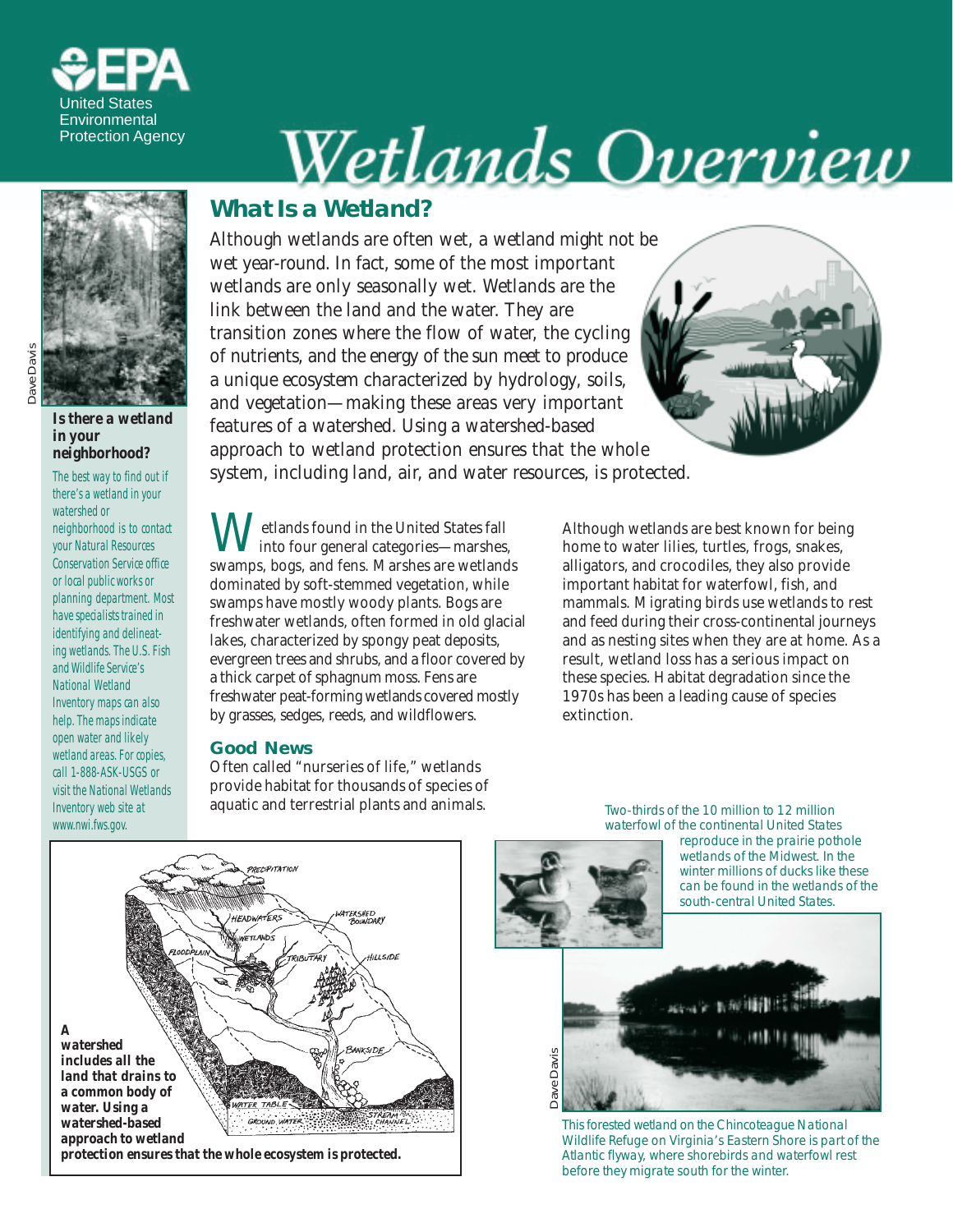

A freshwater pool at Assateague National Seashore in Virginia.

*The nation behaves well if it treats the natural resources as assets which it must turn over to the next generation increased, and not impaired, in value.*

*—Theodore Roosevelt, 1907*

Living systems cleanse water and make it fit, among other things, for human consumption.

Elliot A. Norse, in R.J. Hoage, ed., *Animal Extinctions,* 1985, Smithsonian Press.

Wetlands do more than provide habitat for plants and animals in the watershed. When rivers overflow, wetlands help to absorb and slow floodwaters. This ability to control floods can alleviate property damage and loss and can even save lives. Wetlands also absorb excess nutrients, sediment, and other pollutants before they reach rivers, lakes, and other waterbodies. They are great spots for fishing, canoeing, hiking, and bird-watching, and they make wonderful outdoor classrooms for people of all ages.

#### **Bad News**

Despite all the benefits provided by wetlands, the United States loses about 60,000 acres of wetlands each year. The very runoff that wetlands help to clean can overload and contaminate these fragile ecosystems. In addition, nonnative species of plants and animals and global climate change contribute to wetland loss and degradation.

#### **What Is EPA Doing to Protect Wetlands?**

EPA has a number of programs for wetland conservation, restoration, and monitoring. EPA, along with the U.S. Army Corps of Engineers (Corps), establishes environmental standards for reviewing permits for discharges that affect wetlands, such as residential development, roads, and levees. Under Section 404 of the Clean Water Act, the Corps issues permits that meet environmental standards (after allowing the public to comment).

#### **Working Together to Protect and Restore Wetlands**

*Yellow iris*

In addition to providing regulatory protection for wetlands, EPA works in partnership with states, tribes, and local governments, the private sector, and citizen organizations to monitor, protect, and restore these valuable habitats. EPA is helping states and tribes incorporate wetland monitoring, protection, and restoration into their watershed plans. EPA is also developing national guidance on wetland restoration, as well as constructed wetlands used to treat storm water and sewage. Nationally, EPA's Five-Star Restoration Program provides grants and promotes information exchange through community-based education and restoration projects.

EPA works with a variety of other federal agencies to protect and restore wetlands, including the U.S. Fish and Wildlife Service, the U.S. Department of Agriculture, and the National Marine Fisheries Service. EPA is working with these agencies and others to achieve an overall increase of wetlands over the next five years. EPA also partners with private interests and public organizations like the Association of State Wetland Managers, the National Association of Counties, local watershed associations, schools, and universities to advance conservation and restoration programs.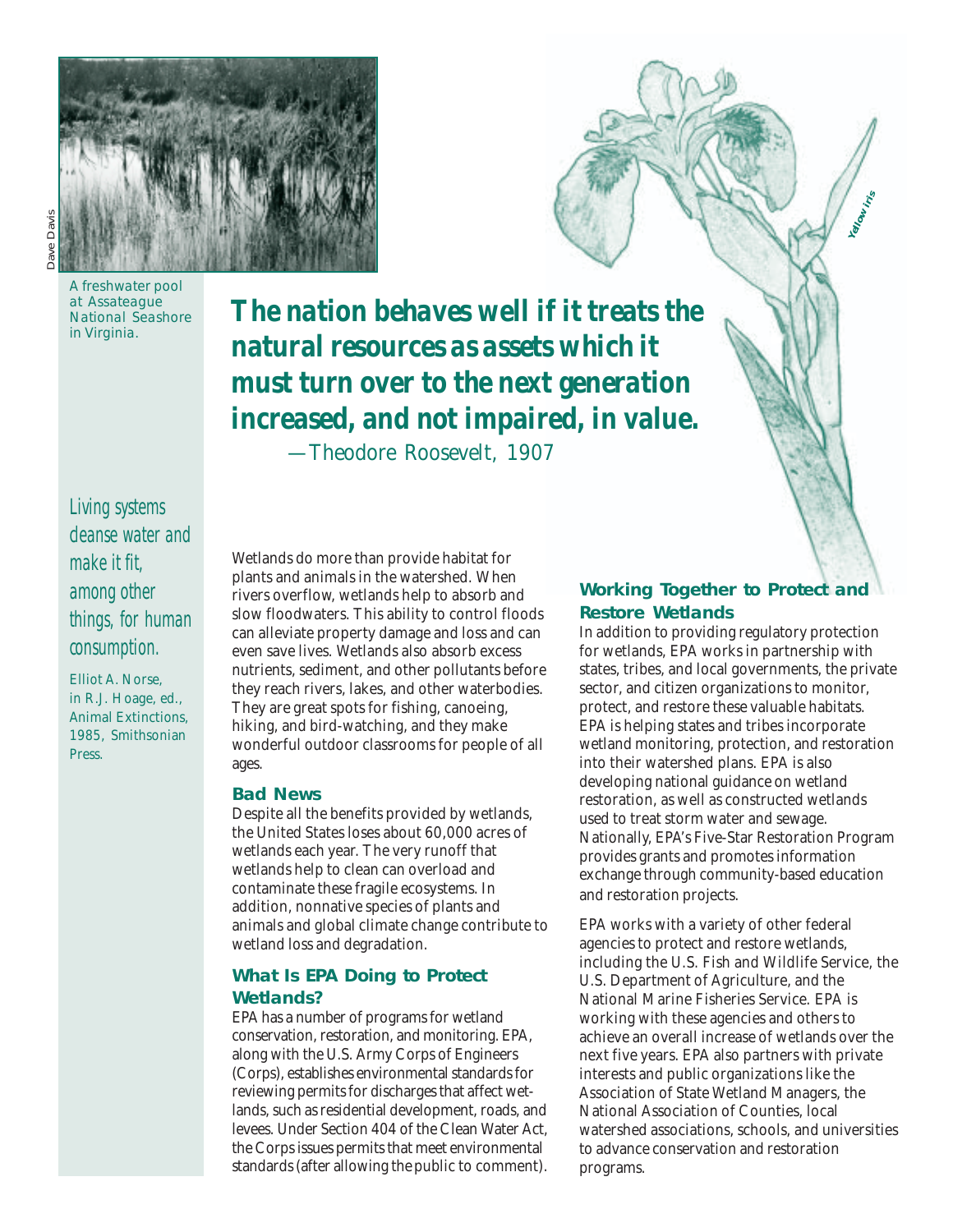#### **How Can I Help?**

First, identify your watershed and find the wetlands in your neighborhood. Learn more about them and share what you learn with someone you know! Encourage neighbors, developers, and state and local governments to protect the functions and values of wetlands in your watershed.

To prevent wetland loss or degradation, follow these simple guidelines:

- Invest in wetlands by buying duck stamps. Proceeds from these \$15 migratory bird hunting stamps support wetland acquisition and restoration. The stamps are available on-line at the U.S. Fish and Wildlife Service's web site (www.fws.gov) or at your local post office.
- Instead of draining or filling wetlands, find more compatible uses, such as waterfowl and wildlife habitat.
- When developing your landscaping plan, keep wetlands in mind. Plant native grasses or forested buffer strips along wetlands on your property to protect water quality.
- Participate in a volunteer wetland monitoring program.
- Plan to avoid wetlands when developing or improving a site. Get technical assistance from your state environmental agency before you alter a wetland.
- Maintain wetlands and adjacent buffer strips as open space.
- Support your local watershed association.
- Plan a wetland program or invite a wetland expert to speak at your school, club, youth group, or professional organization.
- Build a wetland in your backyard. Learn how by visiting the U.S. Department of Agriculture's web site at www.nrcs.usda.gov/feature/backyard/



Wetland habitat along this Idaho riparian corridor provides food and shelter for diverse wildlife species.



If bottomland hardwood swamps are protected, Bald Cypress trees like these can grow for more than 2000 years.



*Wetlands can be found in every county and climatic zone in the United States.*